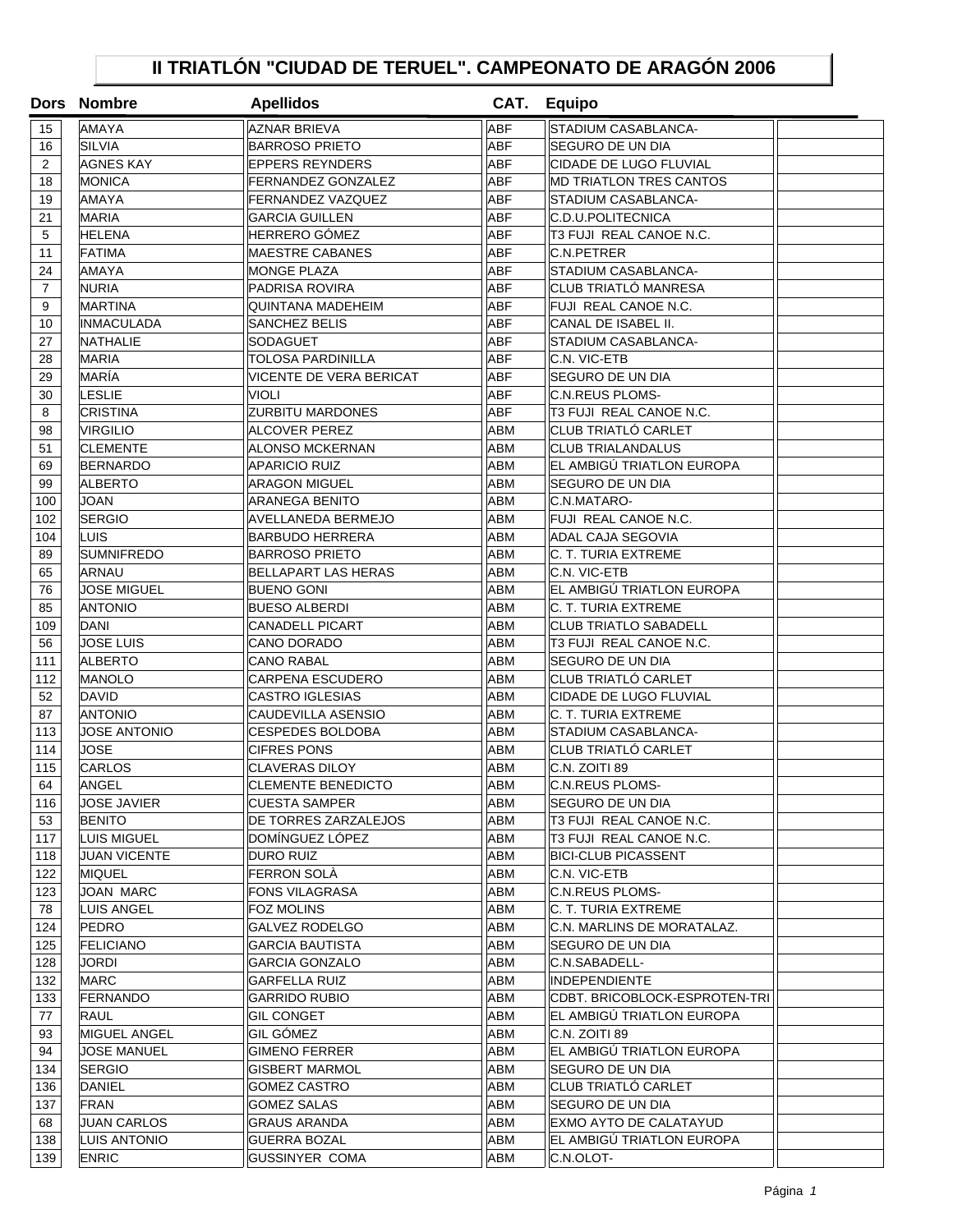|              | Dors Nombre                      | <b>Apellidos</b>                          |                          | CAT. Equipo                                     |  |
|--------------|----------------------------------|-------------------------------------------|--------------------------|-------------------------------------------------|--|
| 140          | <b>FRANCISCO JAVIER</b>          | GUTIERREZ NUÑEZ                           | ABM                      | SEGURO DE UN DIA                                |  |
| 142          | DANIEL                           | <b>HERAS HERAS</b>                        | ABM                      | <b>SEGURO DE UN DIA</b>                         |  |
| 143          | <b>RUBEN</b>                     | <b>HERNANDEZ ARRIBAS</b>                  | <b>ABM</b>               | C.N. MARLINS DE MORATALAZ.                      |  |
| 73           | DANIEL                           | <b>HERNANDO LORENZ</b>                    | ABM                      | STADIUM CASABLANCA-                             |  |
| 144          | <b>CARLOS</b>                    | <b>HUESO PALACIÁN</b>                     | ABM                      | EXMO AYTO DE CALATAYUD                          |  |
| 146          | SAMUEL                           | <b>ITURRIOZ LACALLE</b>                   | <b>ABM</b>               | C.P.MAYENCOS-                                   |  |
| 147          | MIGUEL ANGEL                     | JIMENO SOLA                               | ABM                      | TRI-VAL TRIATLON VALDEMORO                      |  |
| 55           | JOSE MANUEL                      | <b>JUAREZ ROSELLO</b>                     | <b>ABM</b>               | <b>C.N.REUS PLOMS-</b>                          |  |
| 81           | DAVID                            | LAHERA AVILA                              | <b>ABM</b>               | C. T. TURIA EXTREME                             |  |
| 148          | IVAN                             | LAHOZ LIZANDRA                            | <b>ABM</b>               | SEGURO DE UN DIA                                |  |
| 149          | <b>MANUEL</b>                    | LAHOZ LIZANDRA                            | <b>ABM</b>               | SEGURO DE UN DIA                                |  |
| 150          | <b>OCTAVIO JOSE</b>              | <b>LAPUENTE TERUEL</b>                    | <b>ABM</b>               | C. T. TURIA EXTREME                             |  |
| 186          | <b>JOSE ANTONIO</b>              | LOPEZ CAÑO                                | <b>ABM</b>               | <b>INDEPENDIENTE</b>                            |  |
| 67           | <b>LUIS</b>                      | <b>MANZANO BENITO</b>                     | <b>ABM</b>               | C.N. ZOITI 89                                   |  |
| 154          | <b>JUAN JOSE</b>                 | <b>MAÑAS GARCIA</b>                       | ABM                      | <b>INDEPENDIENTE</b>                            |  |
| 156          | <b>JAVIER</b>                    | <b>MARQUEZ MARQUEZ</b>                    | <b>ABM</b>               | <b>C.N.MOLINS DE REI-</b>                       |  |
| 157          | TOMAS                            | <b>MARTIN PEREZ</b>                       | ABM                      | C. T. TURIA EXTREME                             |  |
| 159          | JOSEP A                          | <b>MESAS DEL PINO</b>                     | <b>ABM</b>               | <b>INDEPENDIENTE</b>                            |  |
| 70           | <b>FELIPE</b>                    | MUÑOZ LORENTE                             | <b>ABM</b>               | <b>BODEGAS BORSAO</b>                           |  |
| 162          | <b>HECTOR</b>                    | <b>NADAL PEREZ</b>                        | <b>ABM</b>               | <b>C.N.REUS PLOMS-</b>                          |  |
| 166          | <b>SERGIO</b>                    | ORTIZ HERNANDEZ                           | <b>ABM</b>               | C.N. MARLINS DE MORATALAZ.                      |  |
| 167          | ALEJANDRO                        | ORTOLA ORTOLA                             | ABM                      | S.D.CORRECAMINOS                                |  |
| 74           | PEDRO PABLO                      | PARDO ROMÁN                               | <b>ABM</b>               | EL AMBIGÚ TRIATLON EUROPA                       |  |
| 169          | ALBERT                           | PICHER HUERTAS                            | ABM                      | <b>INDEPENDIENTE</b>                            |  |
| 170          | <b>VICTORIO</b>                  | PINTANEL LOBACO                           | ABM                      | STADIUM CASABLANCA-                             |  |
| 171          | <b>ORIOL</b>                     | PLANS ROSSELLO                            | <b>ABM</b>               | <b>C.N. VILAFRANCA</b>                          |  |
| 54           | <b>FRANCISCO</b>                 | PONTANO ROLDAN                            | ABM                      | C.N.OLOT-                                       |  |
| 95           | JAVIER                           | QUILEZ PURAS                              | ABM                      | EL AMBIGÚ TRIATLON EUROPA                       |  |
| 172          | <b>SERGIO</b>                    | REDONDO RODELAS                           | <b>ABM</b>               | <b>INDEPENDIENTE</b>                            |  |
| 60           | PEDRO MIGUEL                     | <b>REIG JOVER</b>                         | <b>ABM</b>               | C.N.PETRER                                      |  |
| 173          | LLUIS                            | <b>REMON CASTELLANOS</b>                  | <b>ABM</b>               | <b>C.N.MOLINS DE REI-</b>                       |  |
| 175          | JUAN                             | ROJO NÚÑEZ                                | ABM                      | T3 FUJI REAL CANOE N.C.                         |  |
| 178<br>179   | <b>ERNESTO</b><br><b>IGNACIO</b> | <b>SANCHEZ BURGOS</b><br>SANCHEZ GONZALEZ | <b>ABM</b><br><b>ABM</b> | <b>SEGURO DE UN DIA</b><br><b>CDE AGUAVERDE</b> |  |
| 57           | <b>SIMON CARLOS</b>              | <b>SANTANA RODRIGUEZ</b>                  | <b>ABM</b>               | <b>C.N.REUS PLOMS-</b>                          |  |
| 66           | LUIS DIEGO                       | SILVA SANTOS                              | <b>ABM</b>               | <b>CLUB CYCLONES</b>                            |  |
| 181          | <b>KARLOS XABIER</b>             | <b>SOLIS RODRIGUEZ</b>                    | <b>ABM</b>               | <b>SEGURO DE UN DIA</b>                         |  |
| 182          | <b>RAMON</b>                     | SORRIBES GONZALEZ                         | ABM                      | SEGURO DE UN DIA                                |  |
| 183          | <b>MANUEL</b>                    | SOTO GARCIA                               | <b>ABM</b>               | <b>SEGURO DE UN DIA</b>                         |  |
| 59           | <b>GUILLAUME</b>                 | TAILLEBRESSE                              | <b>ABM</b>               | TRIATHLETIC PLAYAS DE CASTELL                   |  |
| 185          | <b>MARC</b>                      | <b>TRIAS SANTASUSANA</b>                  | <b>ABM</b>               | CLUB TRIATLÓ MANRESA                            |  |
| 31           | ANA                              | DE GREGORIO LORENZO                       | <b>CDF</b>               | <b>INDEPENDIENTE</b>                            |  |
| 155          | <b>DAVID</b>                     | <b>MARIA RABANAQUE</b>                    | <b>CDM</b>               | C. T. TURIA EXTREME                             |  |
| 161          | JOSÉ                             | MONTÓN LLOP                               | <b>CDM</b>               | C. T. TURIA EXTREME                             |  |
| 163          | <b>ADRIAN</b>                    | NUÑEZ SANTAEMILIA                         | <b>CDM</b>               | C.A.TRAGALEGUAS                                 |  |
| $\mathbf{1}$ | LARA                             | DEL VALLE CLEMENTE                        | <b>JNF</b>               | CIDADE DE LUGO FLUVIAL                          |  |
| 20           | <b>SARA</b>                      | <b>FERRAIRO FERRER</b>                    | <b>JNF</b>               | C.A.TRAGALEGUAS                                 |  |
| 26           | <b>DOLÇA</b>                     | <b>OLLE GATELL</b>                        | <b>JNF</b>               | <b>C.N.REUS PLOMS-</b>                          |  |
| 13           | MÓNICA                           | ORTÍN HUESO                               | <b>JNF</b>               | EXMO AYTO DE CALATAYUD                          |  |
| 103          | <b>CRISTIAN</b>                  | <b>BAHR</b>                               | <b>JNM</b>               | <b>SEGURO DE UN DIA</b>                         |  |
| 107          | CONRADO                          | <b>BORRAS MARTIN-LORENTE</b>              | JNM                      | C.N.CASTALIA CASTELLÓN                          |  |
| 58           | IVAN                             | <b>CACERES LOPEZ</b>                      | JNM                      | CIDADE DE LUGO FLUVIAL                          |  |
| 110          | <b>VICTOR</b>                    | CANDEL MUÑOZ                              | JNM                      | C.A.TRAGALEGUAS                                 |  |
| 62           | <b>ADRIAN</b>                    | <b>GARCIA HERRANZ</b>                     | <b>JNM</b>               | CIDADE DE LUGO FLUVIAL                          |  |
| 135          | RUBEN                            | <b>GOBOLD VALLS</b>                       | <b>JNM</b>               | C.A.TRAGALEGUAS                                 |  |
| 153          | <b>ERNEST</b>                    | <b>LUCAS GRAU</b>                         | <b>JNM</b>               | C.N.OLOT-                                       |  |
| 160          | LEMHABA                          | MOHAMED OMAR                              | JNM                      | <b>BODEGAS BORSAO</b>                           |  |
| 79           | JOSE MARÍA                       | NAVARRO GARCÍA                            | JNM                      | C.N. ZOITI 89                                   |  |
| 176          | <b>MIGUEL</b>                    | <b>ROS LLOPIS</b>                         | <b>JNM</b>               | C.A.TRAGALEGUAS                                 |  |
| 72           | JOSE ANDRÉS                      | <b>YUS PARICIO</b>                        | JNM                      | C. T. TURIA EXTREME                             |  |
| 12           | <b>MARGARITA</b>                 | <b>AVILA SANCHEZ</b>                      | SUB <sub>23</sub> F      | FUJI REAL CANOE N.C.                            |  |
| 3            | LAURA                            | DÍAZ GUTIÉRREZ                            | SUB23F                   | <b>C.N.REUS PLOMS-</b>                          |  |